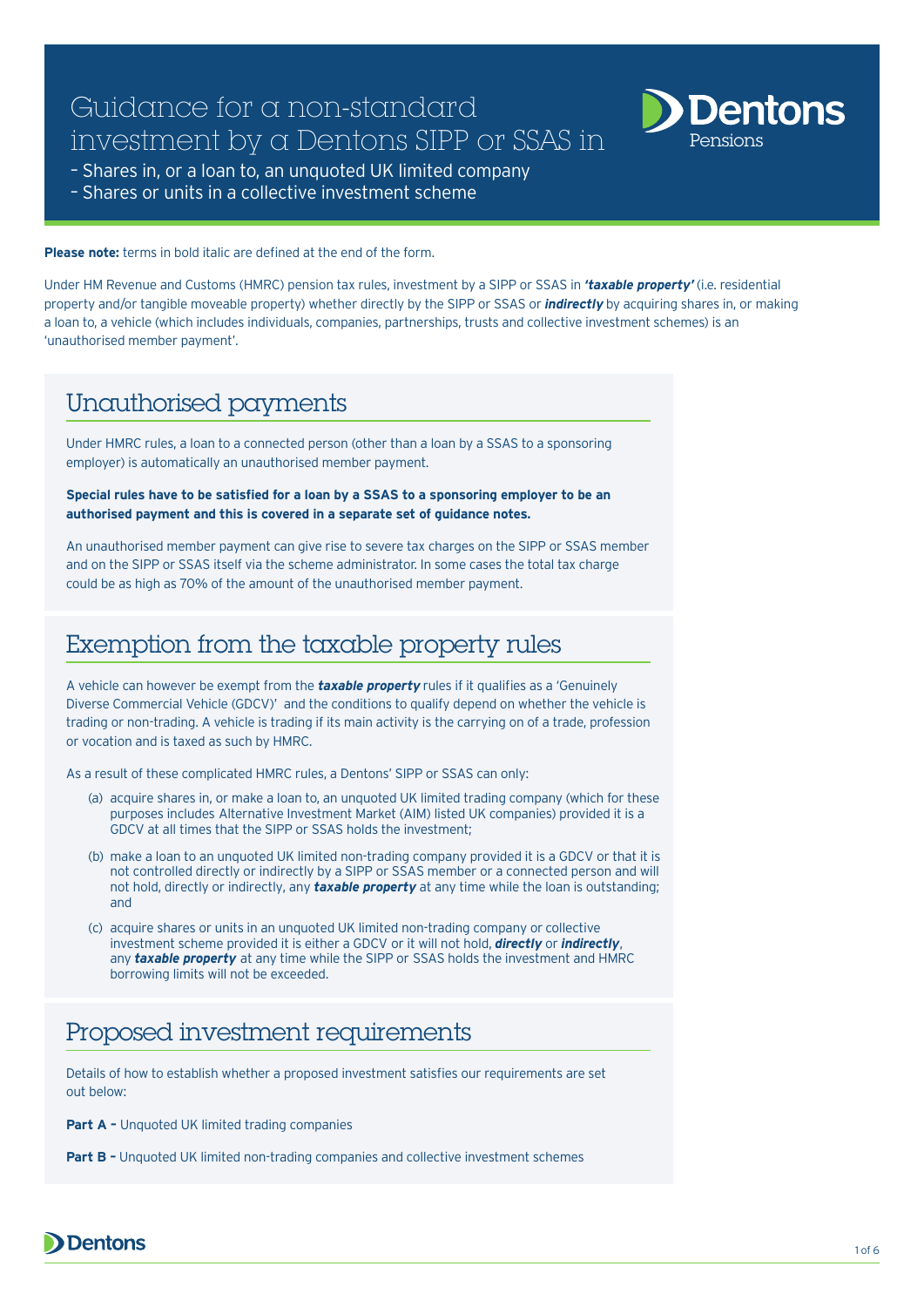## Other points to note:

- **>** Shares in, or unsecured loans to, unconnected unquoted UK limited trading companies:
	- are only permitted where the company is financially sound with a minimum of three years' positive trading accounts
	- are each restricted to 25% of the net market value of the SIPP or SSAS at the point of advance/purchase
	- in aggregate, cannot exceed 75% of the net market value of the SIPP or SSAS fund at the point of advance/purchase, and the remaining 25% must be held in readily realisable investments. If the investments are in the same company, the maximum is restricted to 50%
	- the normal maximum term for an unsecured loan is two years, but unsecured loans of up to three years may be considered. All loans are reviewed on a case by case basis
	- unsecured loans will require cashflow modelling to show repayment terms for the loan and if the company directors will provide guarantees against the value of the loan.
- **>** For secured loans to unconnected UK limited trading companies to 95% of the net market value of the SIPP or SSAS fund can be used provided it is secured by a first charge on property (with a loan up to the value of 70%) and there will be a balance of at least £5,000 in the SIPP or SSAS default bank account after the loan has been made.
- **>** Security for a loan must be in the form of property.
- **>** Loans cannot be made to collective investment schemes, trusts, partnerships or individuals.
- **>** It is most unlikely that a sponsoring employer of a SSAS will be a GDCV but if it is, the amount of the SSAS fund used to acquire shares in a sponsoring employer must be less than 5%. If there are four or more sponsoring employers in a SSAS, the total amount of the SSAS fund that can be used to acquire shares in them must be less than 20%.
- **>** Where the investment vehicle is a collective investment scheme that is not regulated or recognised by the Financial Conduct Authority (FCA) or regulated by the European Union, it is an Unregulated Collective Investment Scheme or UCIS and the SIPP or SSAS member will also need to complete our Non Standard Investment Declaration to confirm they are either a sophisticated investor or a high net worth individual.
- **>** Structured products are fixed term investments and are generally complex and it's important that the product is fully understood before deciding to invest. They must have a fixed term of less than 5 years to be held in a Dentons SIPP or SSAS. Please complete our Structured products investment questionnaire. For unregulated structured products we will also require completion of either our High Net Worth or our Elective Professional Client form
- **>** Property syndicates are treated as proportional ownership of a commercial property and up to 95% of the net market value of the SIPP or SSAS can be used. Please complete our Property syndicate investment questionnaire.
- **>** Investment in Limited Liability Partnerships or overseas unquoted companies is not permitted.

### **D** Dentons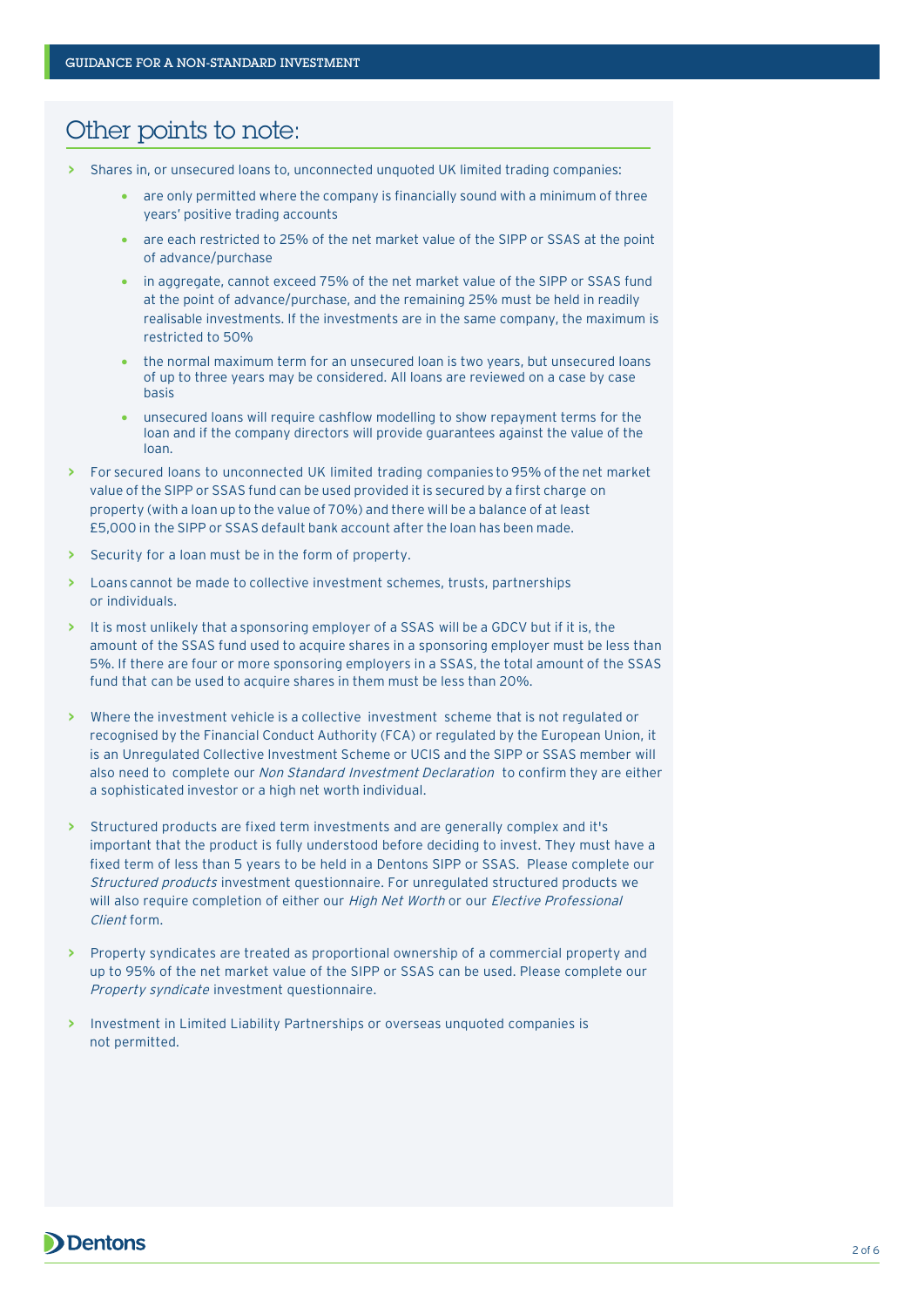## $PART A$  – unquoted UK limited trading companies

#### **ESTABLISHING WHETHER A SIPP OR SSAS CAN ACQUIRE SHARES IN, OR MAKE A LOAN TO, AN UNQUOTED UK LIMITED TRADING COMPANY**

#### **STEP 1: Establishing if the UK limited trading company is a GDCV**

| Is the company <b>controlled</b> , directly or indirectly,<br>by the SIPP or SSAS member ( <i>i.e.</i> is it controlled<br>by the member and/or any <b>associated person</b> )? | Yes | No |
|---------------------------------------------------------------------------------------------------------------------------------------------------------------------------------|-----|----|
| Is the SIPP or SSAS member or a <b>connected person,</b><br>a controlling director of the company?                                                                              | Yes | No |
| Is the proposed purchase of the shares to enable the<br>SIPP or SSAS member, or a connected person, to<br>occupy or use <b>taxable property</b> held by the company?            | Yes | No |

If the answer to **any** of the above is **Yes**, the company is not a GDCV. The SIPP or SSAS cannot acquire shares in or make a loan to the company. If the answer to **all three** of the above is **No**, the company is a GDCV. **A secured loan can be** 

**made at this stage.** Please complete the relevant sections of the Investment Questionnaire.

#### **STEP 2: Where the proposed investment is shares or an unsecured loan**

**>** Does the company have trading accounts for at least three years and is it currently trading profitably?

| Yes | <b>No</b> |
|-----|-----------|
|     |           |

If the answer is **No**, the SIPP or SSAS cannot acquire shares or make an unsecured loan. If Yes, an unsecured loan can be made at this stage. Please complete the relevant sections of the Investment Questionnaire.

#### **STEP 3: Additional requirements for where the proposed investment is in unquoted shares**

**>** Is the SIPP or SSAS acquiring the shares from a **connected person?**

Yes No

If **No**, the SIPP or SSAS can acquire the shares at the agreed price.

#### If **Yes:**

For **AIM listed shares,** the SIPP or SSAS must acquire the shares at the market price. For **unquoted shares,** the market price of the shares will need to be established by an independent professional (e.g. the company's auditor) and the SIPP or SSAS can then acquire the shares at that price. Please complete the relevant sections of the Investment Questionnaire.

#### **Please note:**

**We will need copies of these accounts to check that the company is trading profitably.**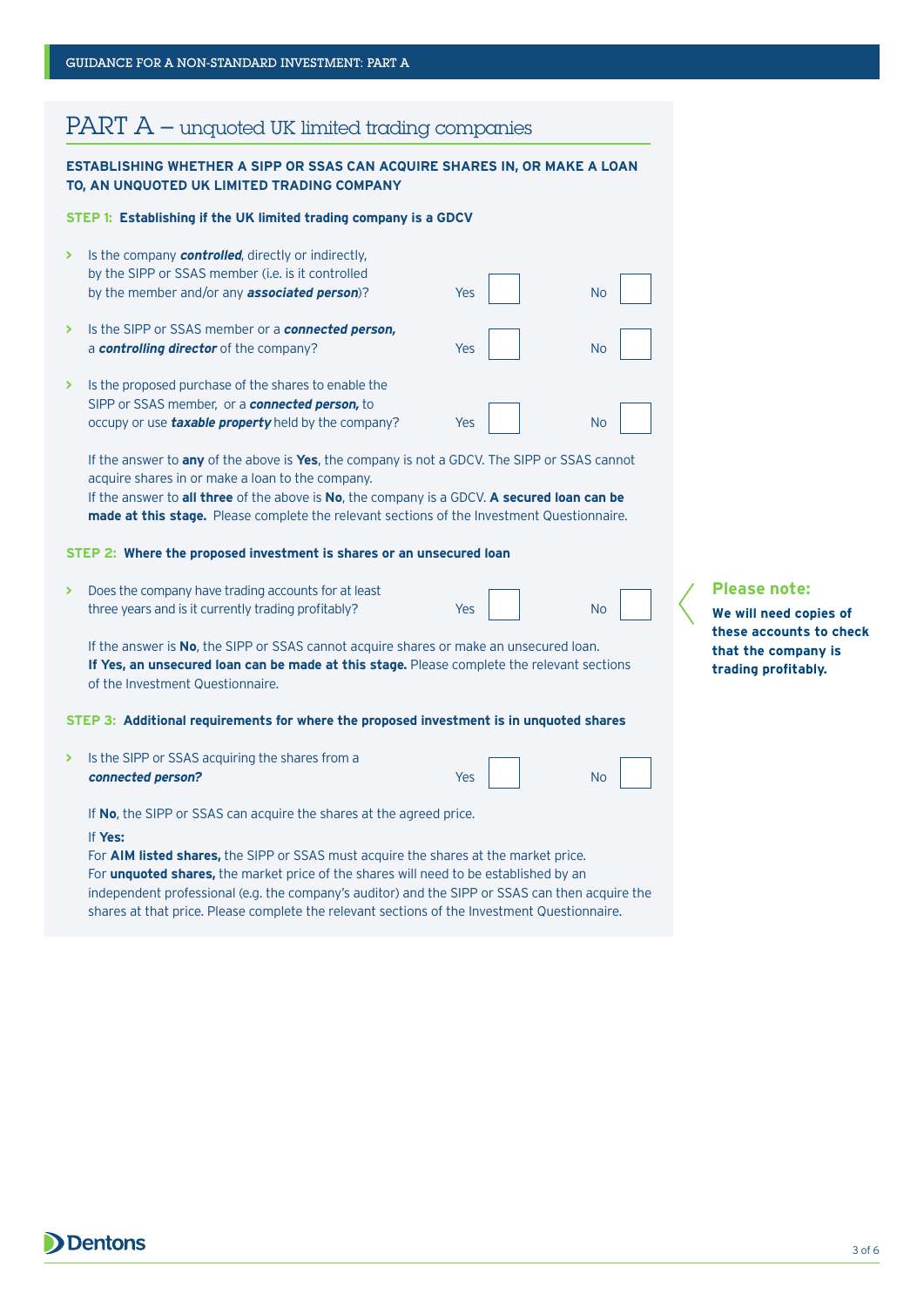## PART B – non-trading limited companies and Collective Investment Schemes

#### **ESTABLISHING WHETHER AN INVESTMENT CAN BE MADE IN AN UNQUOTED UK LIMITED NON-TRADING COMPANY OR A COLLECTIVE INVESTMENT SCHEME (CIS)**

#### **STEP 1: A UK Real Estate Investment Trust (REIT)** will be a GDCV provided:

- **>** The SIPP or SSAS does not hold directly or **indirectly** an interest in the UK REIT for the purposes of enabling a SIPP or SSAS member to occupy or use property held by the UK REIT.
- **>** Any rights and/or entitlements in the company or collective investment scheme that come with the investment by the SIPP or SSAS, when aggregated with any similar rights and/or entitlements of any **associated persons,** must be less than the following limits:
	- 10% of the share capital or issued share capital
	- 10% of the voting rights
	- 10% of the income
	- 10% of the amounts distributed on a distribution
	- 10% of the assets on a winding up or in any other circumstances.

In addition, the SIPP or SSAS must not have a right or entitlement to income and gains from a specific property.

#### **STEP 2: A company or collective investment scheme (other than a UK REIT)** will only

be a GDCV provided it satisfies all of the following at any time while the SIPP or SSAS holds shares or units in it:

- **>** Either:
	- (a) the total value of the assets held directly by the company or collective investment scheme is at least £1 million, or
	- (b) it holds at least three residential properties,

and in either case, no single directly held item of taxable property has a value of more than 40% of the total value of directly held assets.

- **>** If it is a company and resident in the UK and is not a **close company.**
- **>** It does not have as its main purpose, or one of its main purposes, the direct holding of animals used for sporting purposes.
- **>** The SIPP/SSAS's interest in it is not to enable the SIPP/SSAS member or a **connected person** to occupy or use taxable property it holds directly or **indirectly.**
- **>** Any rights and/or entitlements in the company or collective investment scheme that come with the investment by the SIPP or SSAS, when aggregated with any similar rights and/or entitlements of any **associated persons,** must be less than the following limits:
	- 10% of the share capital or issued share capital
	- 10% of the voting rights
	- 10% of the income
	- 10% of the amounts distributed on a distribution
	- 10% of the assets on a winding up or in any other circumstances.
	- In addition, the SIPP or SSAS must not have a right or entitlement to income and gains from a specific property.

**STEP 3: A company or any collective investment scheme that is not a GDVC** may still satisfy our requirements provided it is not controlled, directly or *indirectly*, by a SIPP or SSAS member or connected person and will not hold, directly or *indirectly*, any interest in **taxable property** at any time while the SIPP or SSAS holds the investment and HMRC borrowing limits will not be exceeded.

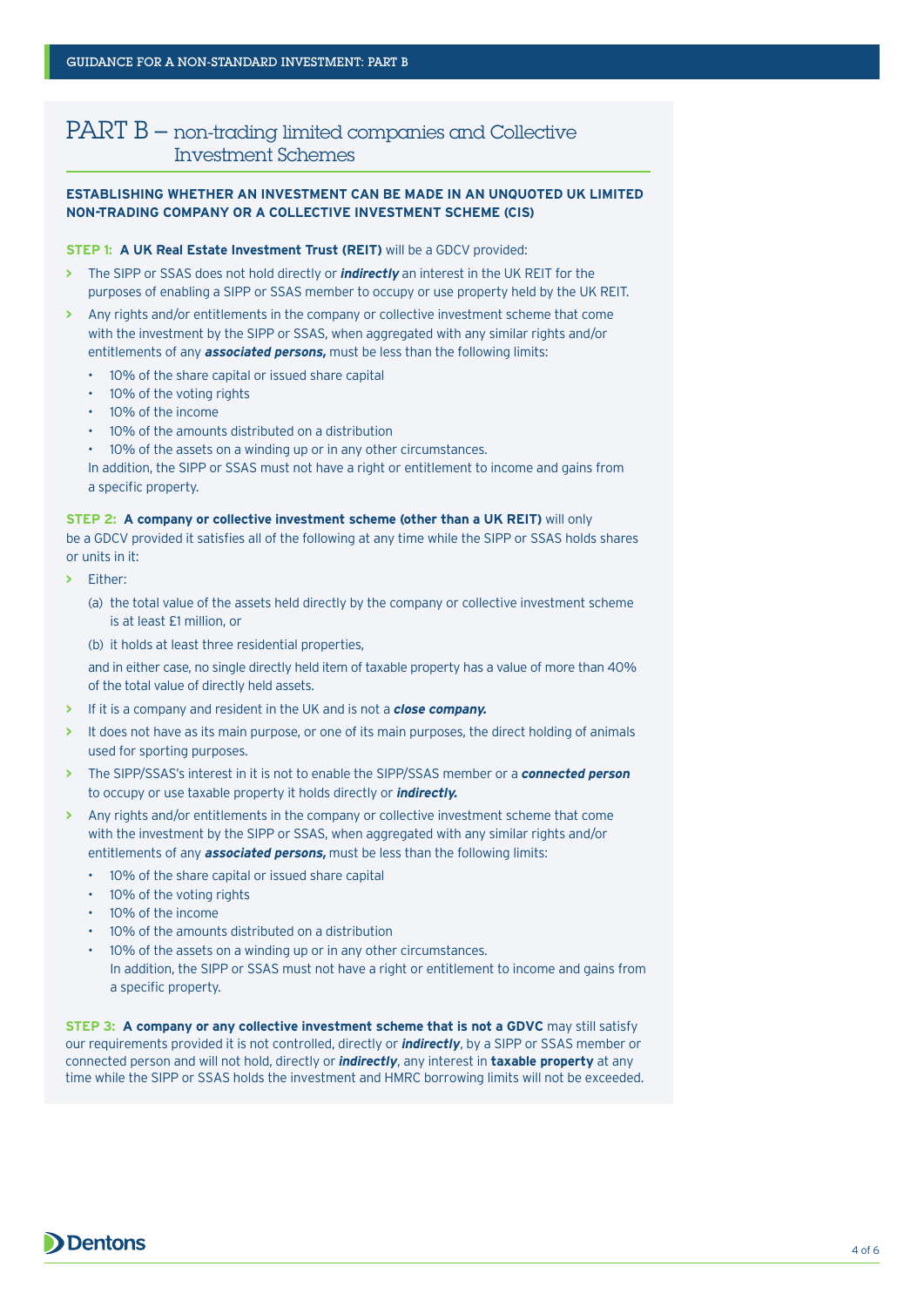| <b>LOAN TO AN UNQUOTED UK LIMITED NON-TRADING COMPANY</b>                                                                                                                                                                |                                                |           |                                                                                  |
|--------------------------------------------------------------------------------------------------------------------------------------------------------------------------------------------------------------------------|------------------------------------------------|-----------|----------------------------------------------------------------------------------|
| Is the UK limited non-trading company a GDCV?                                                                                                                                                                            | Yes                                            | No        |                                                                                  |
| If Yes, the investment can be made.                                                                                                                                                                                      |                                                |           |                                                                                  |
| If No, will the company be controlled, directly or indirectly, by<br>a SIPP or SSAS member or a connected person at any time<br>while the SIPP or SSAS holds the investment?                                             | <b>Yes</b>                                     | <b>No</b> |                                                                                  |
| If Yes, the investment cannot be made.                                                                                                                                                                                   |                                                |           |                                                                                  |
| If No, will the company hold, directly or indirectly, any interest<br>in taxable property at any time while the SIPP or SSAS holds<br>the investment?                                                                    | Yes                                            | <b>No</b> |                                                                                  |
| If Yes, the investment cannot be made.                                                                                                                                                                                   |                                                |           |                                                                                  |
| If No, will the SIPP or SSAS's deemed 'share' of any borrowing<br>by the company, when aggregated with any other borrowing<br>by the SIPP or SSAS, exceed 50% of the net market value of<br>the SIPP or SSAS?            | Yes                                            | No        |                                                                                  |
| If No, the investment can be made.                                                                                                                                                                                       |                                                |           |                                                                                  |
| If Yes, the investment cannot be made.                                                                                                                                                                                   |                                                |           |                                                                                  |
| <b>SHARES/UNITS IN AN UNQUOTED UK LIMITED NON-TRADING</b><br><b>COMPANY/ COLLECTIVE INVESTMENT SCHEME</b>                                                                                                                | <b>Please note:</b><br>If the investment is an |           |                                                                                  |
| Is the UK limited non-trading company or<br>collective investment scheme a GDCV?                                                                                                                                         | Yes                                            | <b>No</b> | unrequiated collective<br>investment scheme                                      |
| If Yes, the investment can be made.                                                                                                                                                                                      |                                                |           | (UCIS), the SIPP/SSAS<br>member must also be                                     |
| If No, will the investment vehicle hold, directly<br>or <i>indirectly</i> , any taxable property?                                                                                                                        | Yes                                            | <b>No</b> | able to complete and<br>return our Non Standard<br><b>Investment Declaration</b> |
| If Yes, the <b>investment cannot be made.</b>                                                                                                                                                                            | to confirm they are<br>either a sophisticated  |           |                                                                                  |
| If No, will the SIPP or SSAS's deemed 'share' of any<br>borrowing by the investment vehicle, when aggregated<br>with any other borrowing by the SIPP or SSAS, exceed 50%<br>of the net market value of the SIPP or SSAS? | Yes                                            | No        | investor or a high net<br>worth individual.                                      |
|                                                                                                                                                                                                                          |                                                |           |                                                                                  |

If No, **the investment can be made.** If Yes, **the investment cannot be made.**

**Dentons** 

GUIDANCE FOR A NON-STANDARD INVESTMENT: PART B

5 of 6